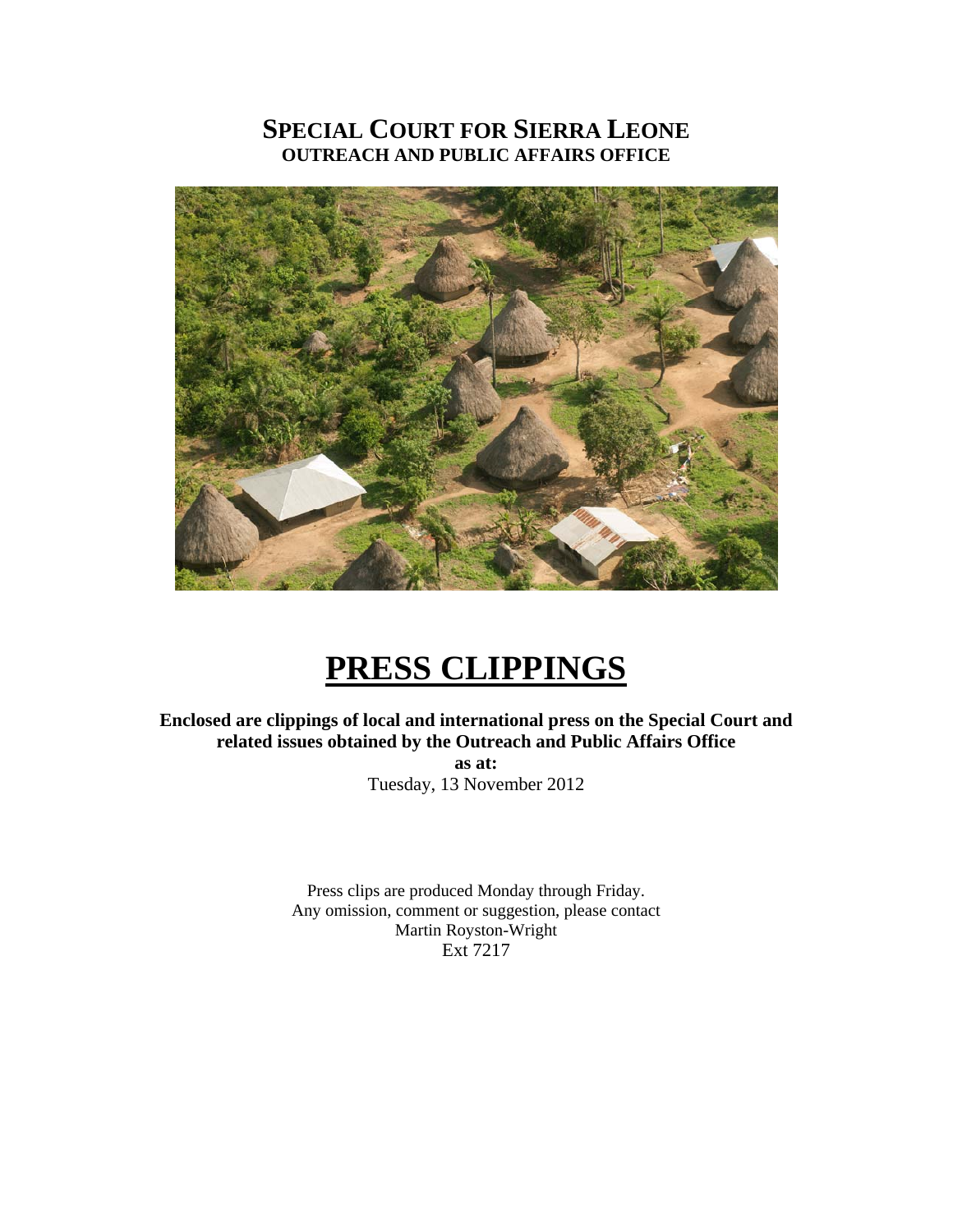| <b>International News</b>                                                                |               |
|------------------------------------------------------------------------------------------|---------------|
| Special Court for Sierra Leone nears completion of mandate / United Nations Radio        | Pages 3-5     |
| 45 Legal Errors Identify in Taylor's Verdict / The New Dawn                              | Page 6        |
| Liberian Nobel laureate Champions nonviolent Action Outside Government / The Denver Post | Pages 7-8     |
| Rwanda Tribunal 'Expects to Meet Closure Target' / Hirondelle News Agency                | Page 9        |
| Beginning the Justice Process for Syria: The Special Tribunal for Lebanon / Jurist       | Pages $10-12$ |
|                                                                                          |               |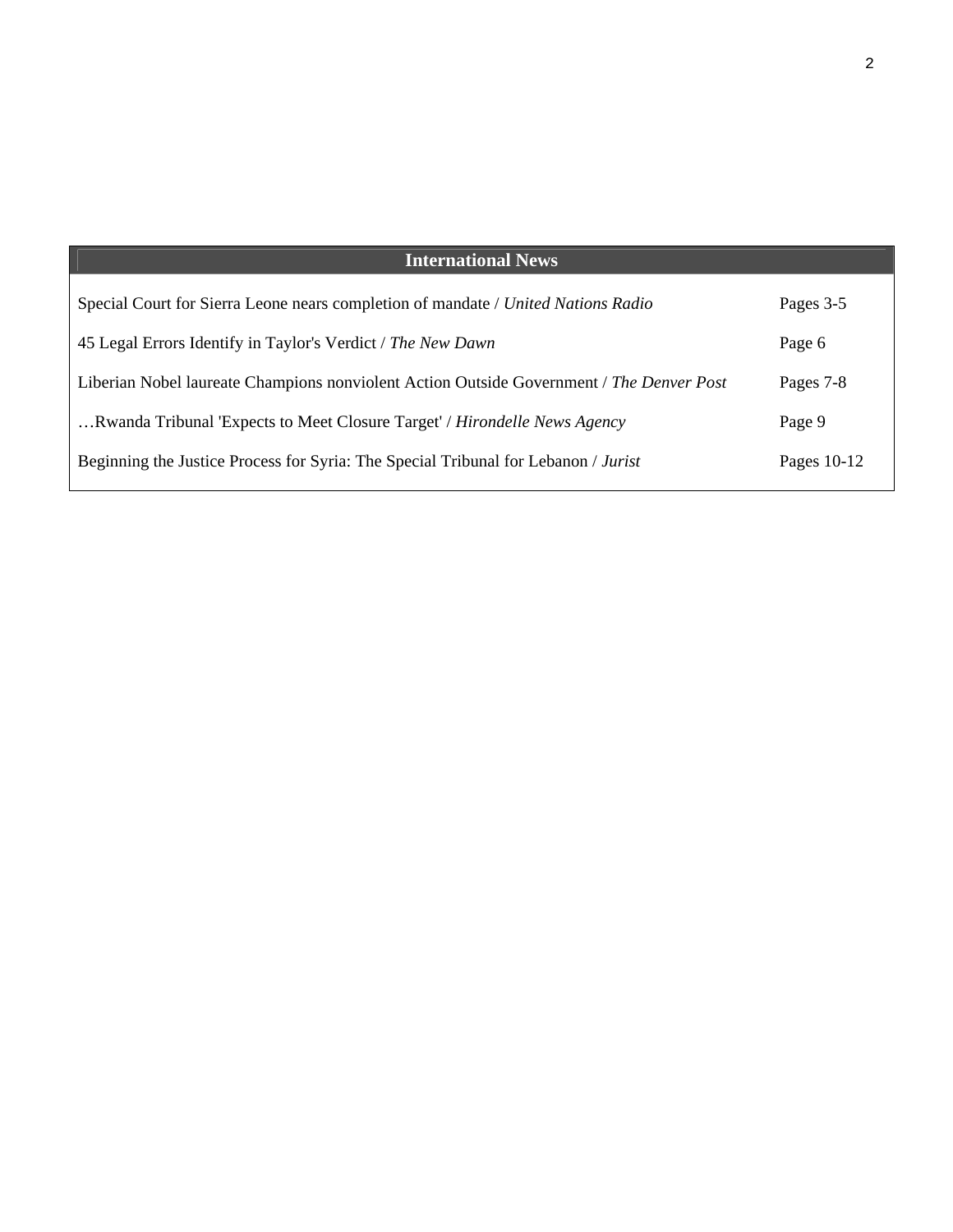## United Nations Radio

Wednesday, 17 October 2012

http://www.unmultimedia.org/radio/english/2012/10/special-court-for-sierra-leone-nears-completion-ofmandate/

**Special Court for Sierra Leone nears completion of mandate** 

*Secretary-General visiting Special Court for Sierra Leone accompanied by President Ernest Bai Koroma (sic.)* 

Secretary-General visiting Special Court for Sierra Leone accompanied by President Ernest Bai Koroma

In less than a year, the United Nationsbacked Special Court for Sierra Leone is expected to complete its mandate.

It was established by the United Nations and the government of Sierra Leone to prosecute perpetrators of war crimes during the country's 11-year civil war which started in 1991.

The perpetrators of war crimes included leaders of the Revolutionary United Front (RUF) rebels who gained notoriety for cutting off people's limbs.

It is estimated that about 50,000 people were killed during the eleven-year civil war.

Derrick Mbatha discussed the work of the court with its President Shireen Avis Fisher and the Registrar, Binta Mansaray when they were in New York recently to report to the Security Council.

He first asked Ms. Mansaray, a Sierra Leonean national, about the attitude of Sierra Leoneans towards the court.

BINTA MANSARAY: Sierra Leoneans have a very positive attitude towards the Special Court. Keep in mind, this court was created to assist Sierra Leone to move from war to peace. At the time the court was created, Sierra Leoneans were afraid. They thought that by holding perpetrators accountable for atrocities committed during the war, that could trigger another war. The court reassured them that it is impunity that perpetuates war, not criminal accountability and since the court was established, Sierra Leone's peace has been holding.

How many people have been indicted and convicted by the Special Court, Madam Fisher?

JUSTICE SHIREEN AVIS FISHER: There were 13 people indicted. Eight were convicted; two people died before the process was completed. One person has been convicted but his case is now pending on appeals but there is no final judgement, and one person is at large. We don't know his whereabouts or whether or not he's alive.

And the pending case is that of former President of Liberia, Charles Taylor, right?

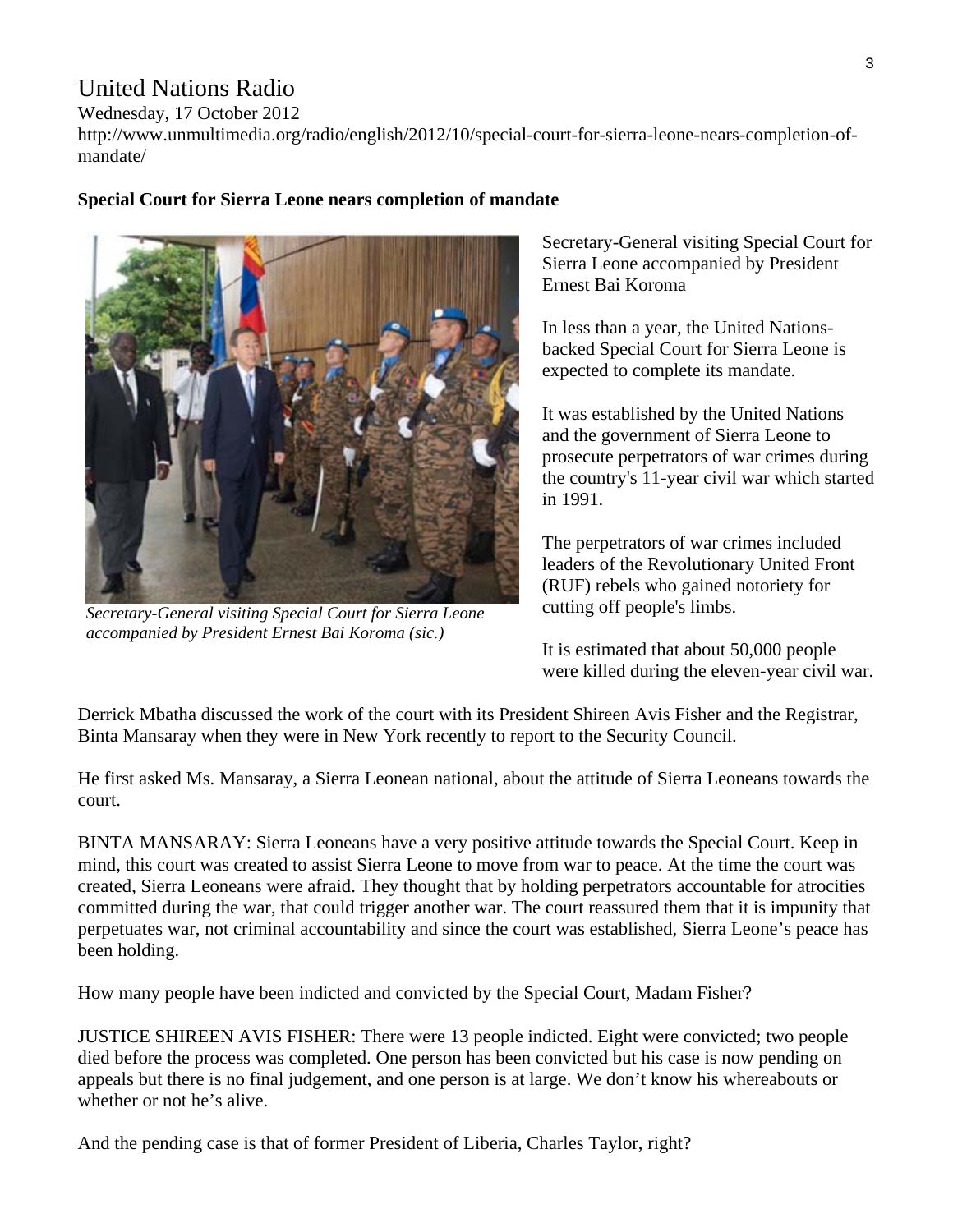#### FISHER: It is. It's Mr. Taylor's case.

When is it expected to be concluded?

FISHER: Well, that's the estimate that we have for the conclusion of our mandate, which is 11 months and three weeks, we hope.

Now the cases were dealt with in Sierra Leone itself – all of them except that of Charles Taylor. Any particular reason why Taylor's case was in The Hague, Madam Mansaray?

MANSARAY: It was for security reasons. As you know, the border between Sierra Leone and Liberia is very fragile, and Sierra Leone does not have the kind of security apparatus that would support a former head of state trial. It was for security considerations.

Yeah, let's talk about some of the challenges that the Special Court for Sierra Leone has faced. Can you identify one or two?

MANSARAY: Yes. First and foremost, the Special Court is based in the country where the crimes were committed. So witness protection was a great challenge because people would be fearful to come forward and give testimony against perpetrators with whom they live in the same community. But the Special Court created a very robust witness protection programme to make sure that witnesses who have the courage to come before the court and testify suffer no harm.

How did the court do that?

MANSARAY: We had safe houses. Witnesses who are extremely vulnerable were kept in safe houses removed from their own place of residence. Also during court testimony we had measures which such as face distortion, voice distortion, also *in camera* testimony given by the witnesses. We had physical psycho-social counselling for the witnesses. So we have all of these witness protection measures which we took.

#### Madam Fisher?

FISHER: The other point is that the security that we provide witnesses is before, during and also the trial proceedings, and the Residual Special Court, which will come into being when the Special Court concludes its mandate, will have the responsibility to continue to protect those witnesses.

#### Madam Mansaray?

MANSARAY: When you talk about challenges, that is one critical challenge that the court faces. Another important challenge is the funding – the financial constraints the court is facing, because the Special Court was based on voluntary contributions.

Let's talk about some of the crimes that were committed by people who stood before the court.

MANSARAY: Well, crimes against humanity, war crimes – it we look at gender crimes that were committed, rape, gang rape and sexual violence, sexual slavery, enforced prostitution, sexual mutilation – a whole range of gender-based crimes were committed against women.

#### Madam Fisher?

FISHER: The Special Court has been a pioneer in terms of jurisprudence in a variety of areas. Ms. Mansaray has just spoken about gender violence. In addition, we are the first to have concluded that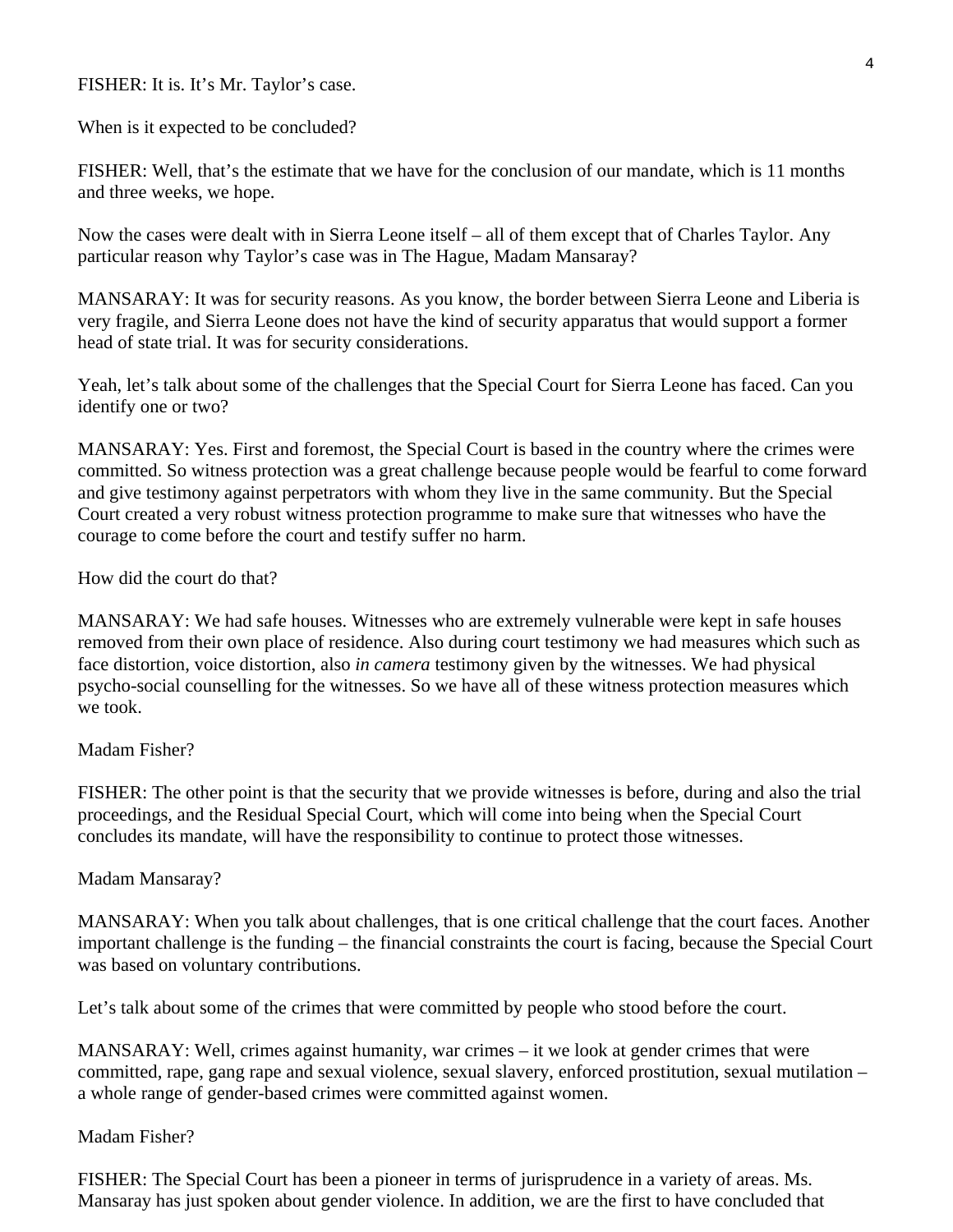forced marriage in a war situation is a crime against humanity. We are also the first court to have jurisprudence on the use and recruitment of child soldiers. We have also determined that sexual violence can constitute the crime of terrorism. In addition, we were the first court to deal with the attacks on peacekeepers. We were the first to deal with the problem of amnesty in international law. We were the first to deal with the problem of immunities for sitting heads of state. Mr. Taylor was the first sitting head of state that was indicted since Nuremberg.

I think we can the court to its conclusion now. What's going to happen to the court, to the infrastructure of the court?

MANSARAY: Well, it's a fantastic court site: 11.5 acres. Part of the court site would be used as a peace museum. Part of the court site would be used – in fact it is being used – to house female detainees. The courthouse itself will go to the national judiciary. The other structures would be used as offices by other institutions.

FISHER: And also the law school.

MANSARAY: Yes, the law school is the classes on our site, yes.

[Transcribed by Outreach and Public Affairs]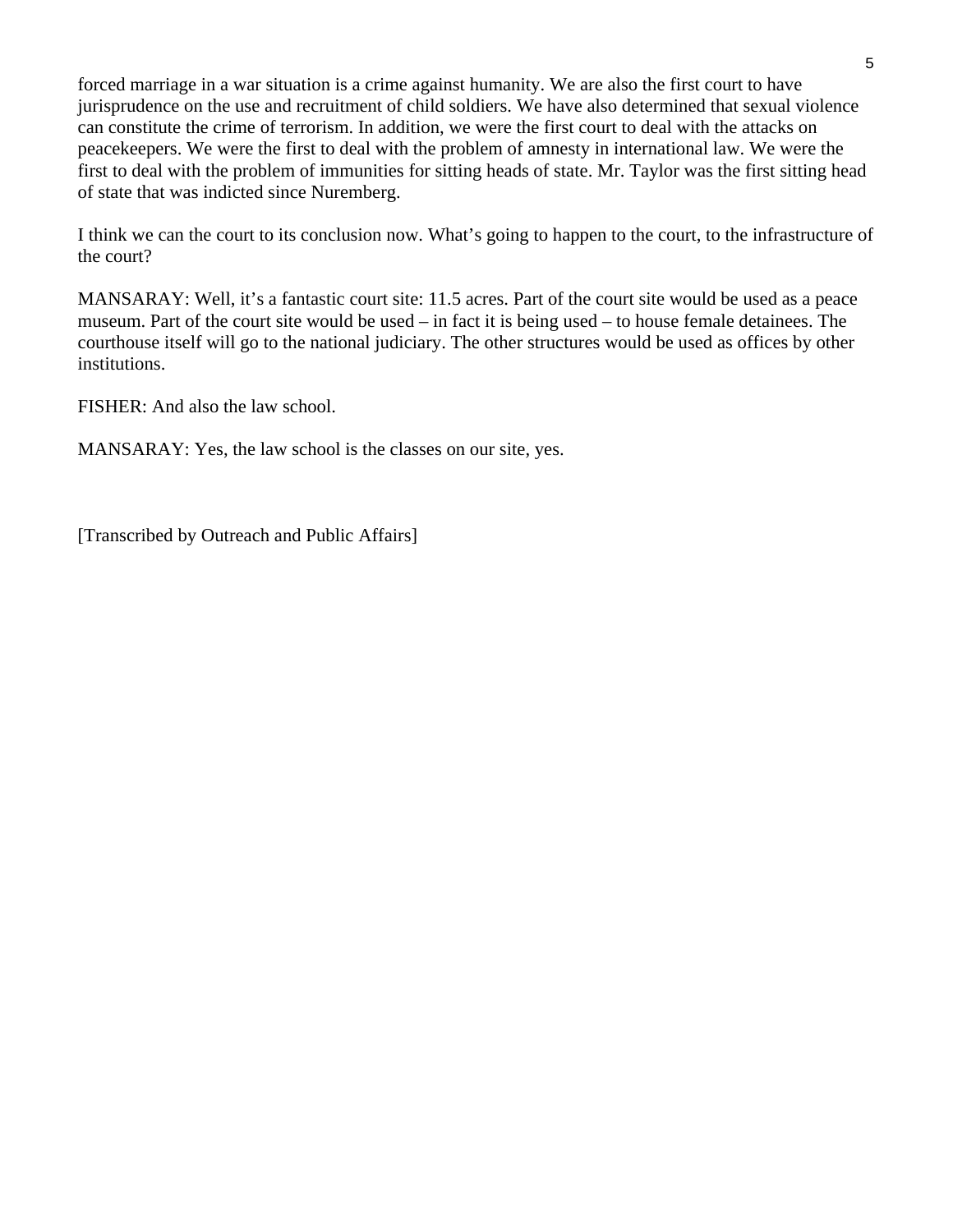### The New Dawn Friday, 9 November 2012

#### **45 Legal Errors Identify in Taylor's Verdict**

Lawyers representing ex-President Charles Taylor say they have identified 45 legal errors in his verdict, 42 of which is currently being reviewed by the defense team, Taylor's new lead Defense Counsel, Morris A. Anyah told journalist here Thursday.



He said oral arguments into the Appeals filed by ex-President Charles Taylor against his 50-years s entence on "aiding and abetting" t he Sierra Leone brutal civil wa r is expected to start next January 2013, Closing argument and ruling will be expected around October or November of the same year if the court's schedule stands.

Mr. Anyah claims systematic errors through the

judgment as grounds for appeal against his client's verdict. He said Taylor is resolute and is determined to fight his appeal to the end.

He denounced rumors that Taylor is being ill-treated in The Hague, adding, the ex -Liberian president is physically fit, and his spirituality has kept him going, "anybody who feels Taylor is beaten or ill-treated is making a mistake,"

Taylor, 65, was found guilty of all 11 counts of aiding and abetting the deadly rebel campaign in Sierra Leone on May 30, 2011. He has insisted on his innocence as his lawyers prepared for the hearing which has in between schedules pretrial conferences next month.

Mr. Anyah who maintained that there were flawed in the judgment said parts of the verdict were based on hearsay, with allegations of bribery of prosecution witnesses to testify against the convict.

He also repeated the defense earlier claims that the 50-year jail sentence of his client (Taylor) was hash, especially for the crime of aiding and abetting. He noted that the verdict is not accepted because an individual cannot be given punishment that is equal or more than the doers of the act.

Mr. Anyah stressed the significant Taylor's appeal, saying that this should be the concern of all West African, while encouraging the government of Liberia to stay online with the issue of Charles Taylor.

He added that the future of Liberia is yet to come, and Taylor issue should now be debated here so as to provide the clear understanding to the young people who will take over Liberia afterward.

Taylor was sentenced to 50 years in jail by a UN-backed war crimes court for Sierra Leone on May 30, 2011. He was found guilty of aiding and abetting rebels in Sierra Leone during the 1991-2002 civil war. Special Court for Sierra Leone judges said the sentence reflected his status as head of state at the time and his betrayal of public trust.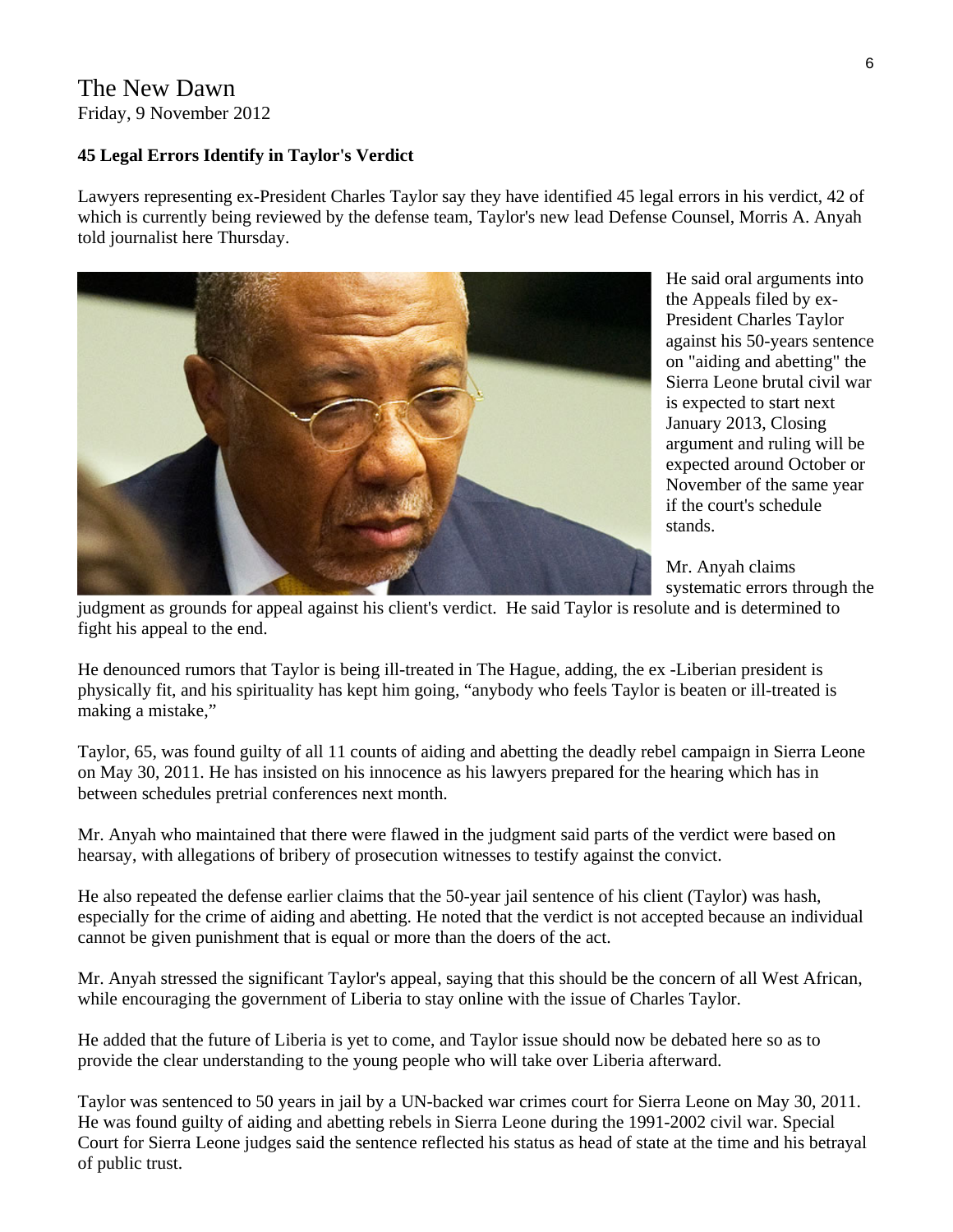#### **Liberian Nobel laureate champions nonviolent action outside government**

#### By Bruce Finley

Nobel Peace laureate Leymah Gbowee poses for a photograph Sunday in the lobby of the Burnsley Hotel in Denver. She will give the keynote address Tuesday at the fourth annual PeaceJam Hero Awards Luncheon in the Seawell Grand Ballroom. (Helen H. Richardson, The Denver Post)

When civilians live through war-zone atrocities, they lose fear, enabling resistance as bold as facing down armed fighters, said Nobel Peace laureate Leymah Gbowee.

"There is this numbness. You are living. But your soul has left your body," Gbowee said, reflecting on her experience mobilizing Liberian mothers in fish markets and along warlords' motorcade routes.

Today, the fighters who raped and maimed villagers in Liberia and Sierra Leone still go about as if nothing happened — despite a U.N.-backed special court's conviction of former Liberian President Charles Taylor of war crimes.

And Gbowee still is uneasy.

She shared the 2011 Nobel Peace Prize with current Liberian President Ellen Johnson Sirleaf after her praying, pleading mothers helped end Liberia's 14-year civil war. She is in Denver for PeaceJam's annual Hero Awards Luncheon on Tuesday.

Sirleaf tapped Gbowee to run a government-led reconciliation effort. Gbowee started, on the condition she stay independent of the government — to be credible. She said administration officials announced wrongly that she received government funds, compromising her position, and then refused to correct the error. Last month, Gbowee quit — and spoke out about corruption in Sirleaf's administration.

As a touring laureate, she is championing nonviolent action outside government and rallying hospital supplies and scholarships for girls and boys. She arrived in Denver on Sunday afternoon — needing a winter coat.

"There is no rest for anyone trying to bring about social change," she said as local volunteer Mary Zinn greeted her at a hotel.

This year, Liberians celebrated when Taylor was convicted of aiding and abetting and planning war crimes and crimes against humanity in neighboring Sierra Leone. But fighters who terrorized communities melded back in. Villagers see them and "still have to endure them going about with impunity," she said.

Justice efforts usually "miss the mark" because people cannot identify with the processes, she said. "The International Criminal Court is there, but local people do not understand its functioning."

More promising, she said, may be rural courts, similar to those in Rwanda, where villagers themselves delve into disputes.

To be effective, justice must include reparations, she said. Today, victims whose hands were chopped off must beg for food.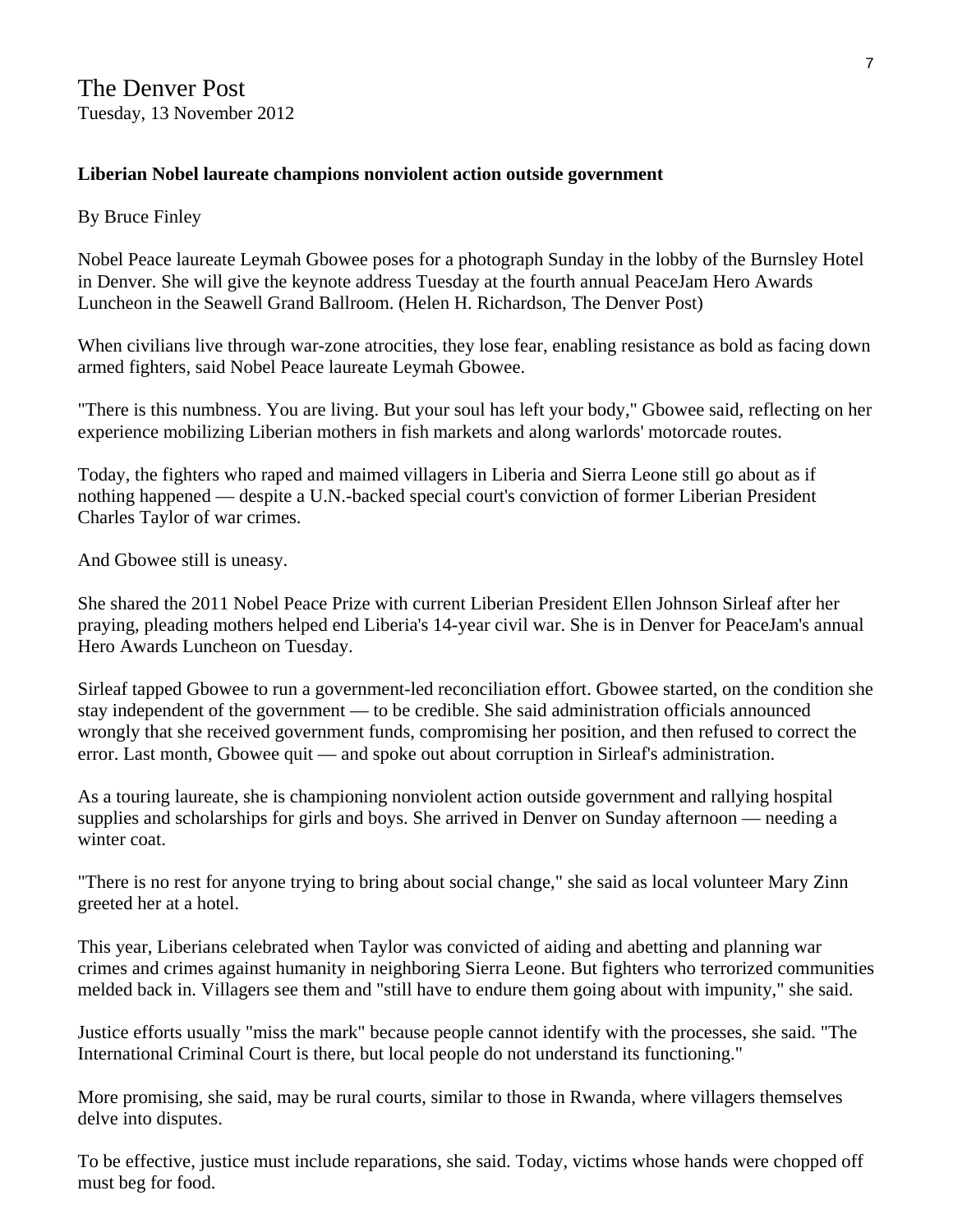Rather than in governments, power increasingly will be rooted in popular movements, Gbowee said — "in the slums, in communities, inner cities, people going door-to-door, mobilizing, especially women and young people."

The problem is that, once movements elect new leaders, "we relax, and we don't hold them accountable," she said in a telephone interview last week from her home in West Africa. "Checks and balances. That's where the gap is — in the United States, Liberia, Ghana.

"Look at the Arab Spring. How many young people have benefited from policies of those who came into power? And these were the young people who pushed for the change. It's still the big guys in the black suits or in military uniforms who are making the decisions."

Americans working internationally must move beyond the notion "that in Africa the women have begging bowls and sagging breasts and need saviors," Gbowee said. "Come with the mentality that you are on a journey to accompany people, to provide support. You are not coming to lead."

She grew up in Liberia's capital, Monrovia, in a community that kept village traditions, speaking the local language Kpelle. She wanted to be a doctor. When war broke out, she was 17 and fell into abusive conditions.

Medical school never happened. Healing remains her mission.

"Any life that is easy is not a life that is worth living," Gbowee said. "I may not be doing the physical kind of healing. But when I go to communities and listen to women, I am bringing a form of healing to them."

Read more: Liberian Nobel laureate champions nonviolent action outside government - The Denver Post [http://www.denverpost.com/environment/ci\\_21983603/liberian-nobel-laureate-champions-nonviolent](http://www.denverpost.com/environment/ci_21983603/liberian-nobel-laureate-champions-nonviolent-action-outside-government#ixzz2C60kuzym)[action-outside-government#ixzz2C60kuzym](http://www.denverpost.com/environment/ci_21983603/liberian-nobel-laureate-champions-nonviolent-action-outside-government#ixzz2C60kuzym)

Read The Denver Post's Terms of Use of its content: http://www.denverpost.com/termsofuse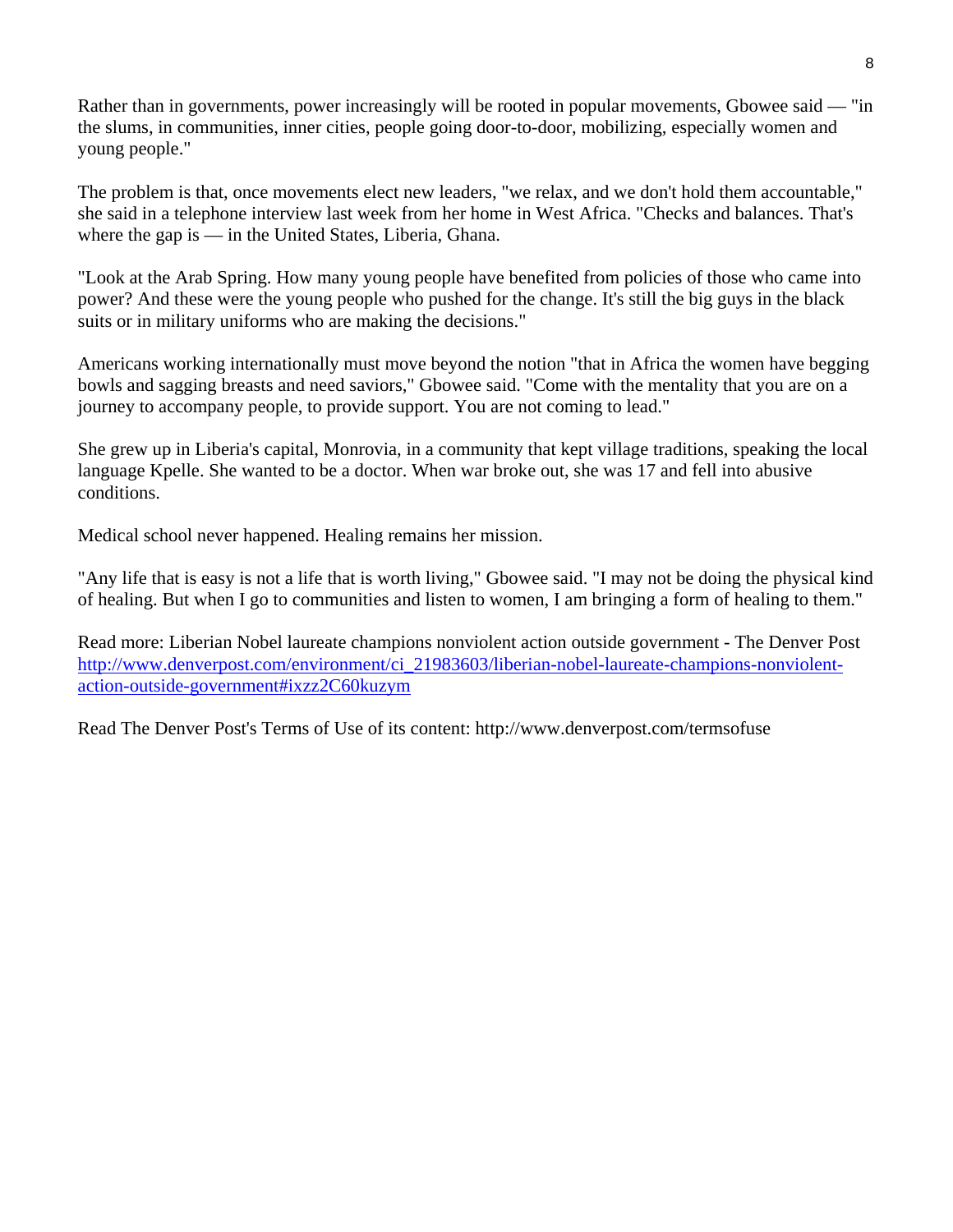# Hirondelle News Agency (Lausanne)

Friday, 9 November 2012

#### **Rwanda: ICTR/ Completion Strategy - Rwanda Tribunal 'Expects to Meet Closure Target'**

Arusha — The International Criminal Tribunal for Rwanda expects to complete all its judicial activities by the end of 2014, in accordance with a UN deadline, ICTR officials told Hirondelle on Thursday.

To help the Tribunal meet the deadline, the UN set up the Mechanism for International Criminal Tribunals (MICT), which in July took over some of the ICTR's functions.

"According to the current evaluation of the President (of the Tribunal), all the ICTR's judicial activities should be completed around December 31, 2014, as specified," said ICTR spokesperson Roland Amoussouga.

The current President of the ICTR is Danish judge Vagn Joensen.

"According to the President, there are now two main judicial tasks for the ICTR, which are to complete the last first-instance trial, and to clear all other judgments and decisions," said Amoussouga.

The only trial still before a first-instance court is that of former Rwandan Planning Minister Augustin Ngirabatware. A judgment is expected before the end of this year, according to Tribunal forecasts.

The handling of appeals is also "on the right track", according to Amoussouga and should be finished by the end of 2014.

Seven cases involving 17 former Rwandan personalities are currently at the appeal stage. Four are joint cases, while the others all involve one person only.

The furthest advanced is the case of former ministers Justin Mugenzi and Prosper Mugiraneza, who were both sentenced to 30 years in jail by the lower court. The two had their appeal hearing on October 8, and judges are now deliberating their decision.

Dates have not yet been set for appeals hearings in the other cases. Proceedings are being slowed down by translation problems, as documents need translating mainly from English to French, the working language of those concerned.

The most high profile and the most complicated case involves former Minister of Family Affairs Pauline Nyiramasuhuko and five others including her son, Arsène Shalom Ntahobali. Nyiramasuhuko, the only woman indicted by the ICTR, has been convicted for crimes including conspiracy to commit genocide and rape.

Then comes the case of former Rwandan army officers, including the former chiefs of the army and gendarmerie, Augustin Bizimungu and Augustin Ndindiliyimana.

The last joint case involves Mathieu Ngirumpatse and Edouard Karemera, ex-president and vice-president respectively of the former ruling party MRND.

The three cases with one individual involve a former minister, a former army officer and a former mayor.

Amoussouga said it was clear that handling appeals in the joint cases is more complicated but said work was nevertheless proceeding in accordance with ICTR forecasts. "We hope that continues,"he added.

Other functions such as the management of ICTR archives, supervision of sentence implementation, witness protection, tracking fugitives and cooperation with national jurisdictions are now in the hands of the MICT. If Ngirabatware appeals, it will also be up to the MICT to handle his appeals case.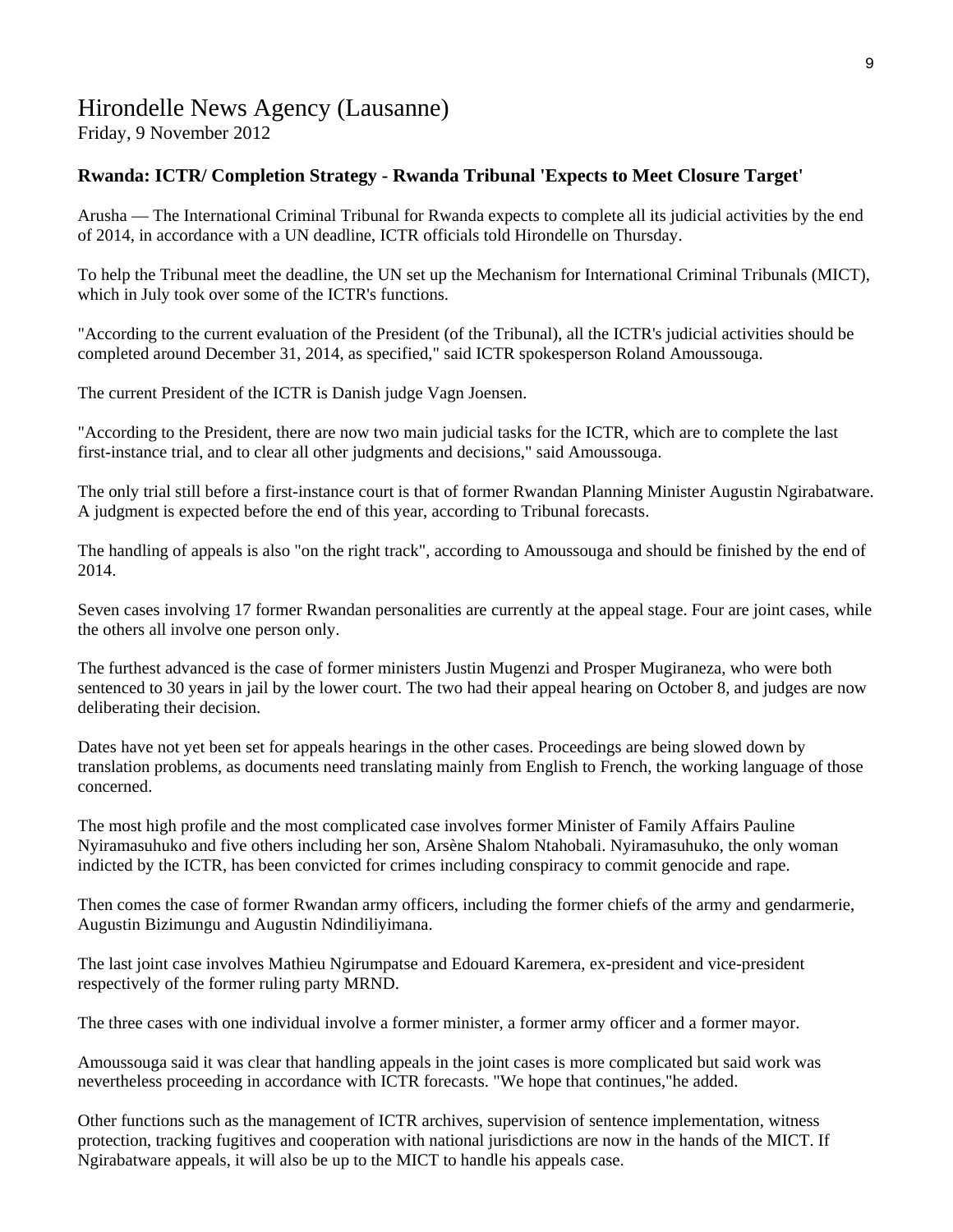Jurist Monday, 12 November 2012

#### **Beginning the Justice Process for Syria: The Special Tribunal for Lebanon**



JURIST Guest Columnist Gregory Gordon of the University of North Dakota School of Law and Benjamin Brockman-Hawe of the Bosman Law Firm say that some measure of justice could be brought to the conflict in Syria by amending the statute for the Special Tribunal for Lebanon...

Well over one year into the bloody sectarian conflict in Syria, evidence of Assad regime atrocities appears incontrovertible. In September, among other findings, the UN-sponsored Independent Commission of Inquiry on Syria presented evidence that Syrian armed forces were shelling entire cities and neighborhoods indiscriminately and killing civilians on a massive scale. In a sealed list, it ascribed liability to a group of Assad regime officials for war crimes and crimes against humanity. It also urged the UN Security Council to refer the situation to the International Criminal Court (ICC) through its Chapter VII powers.



Unfortunately, though, bringing Syrian perpetrators to justice in The Hague through conventional means may not be possible. Syria has signed but not ratified the Rome Statute and both Russia and China have elected to shield the Assad regime from a Chapter VII referral. At a recent UN Security Council meeting [PDF], Russia suggested it was prepared to veto any proposed resolution that would bring the situation before the ICC. China, for its part, issued a thinly veiled warning that it would block any such initiative.

But blame for this state of affairs does not rest entirely on Russian and Chinese shoulders. The UK and the US have not even attempted to pressure their intransigent colleagues in the P-5 (the five permanent members of the UN Security Council) and neither power has publicly called for the prosecution at the ICC of Assad and his top officials. That leaves France as the sole permanent Security Council member to have called for an ICC investigation into the situation.

But there may be an alternative path to at least partial justice in The Hague. The Special Tribunal for Lebanon (STL) is a Chapter VII court created for the express purpose of trying the killers of former Lebanese Prime Minister Rafiq Hariri. A careful reading of the STL's jurisdictional provision, however, reveals that the Security Council left open the possibility of modifying the STL Statute to bring other crimes within the remit of the Court. Article 1 states:

 If the Tribunal finds that other attacks that occurred in Lebanon [...on...] any later date decided by the Parties and with the consent of the Security Council, are connected in accordance with the principles of criminal justice and are of a nature and gravity similar to the attack of 14 February 2005, it shall also have jurisdiction over persons responsible for such attacks.

The Security Council could modify the statute and then refer the killing of former Lebanese intelligence chief Wissam al-Hassan — believed by many to be a casualty of the Syrian Civil War.

What does the assassination of a Lebanese official have to do with the Syrian Civil War? Consider the circumstances surrounding the crime. In August 2012, al-Hassan arrested a former Lebanese minister for collaborating with high-ranking Syrian officials to assassinate a number of prominent anti-Assad Lebanese public figures. In his subsequent recorded confession, the arrested Lebanese minister allegedly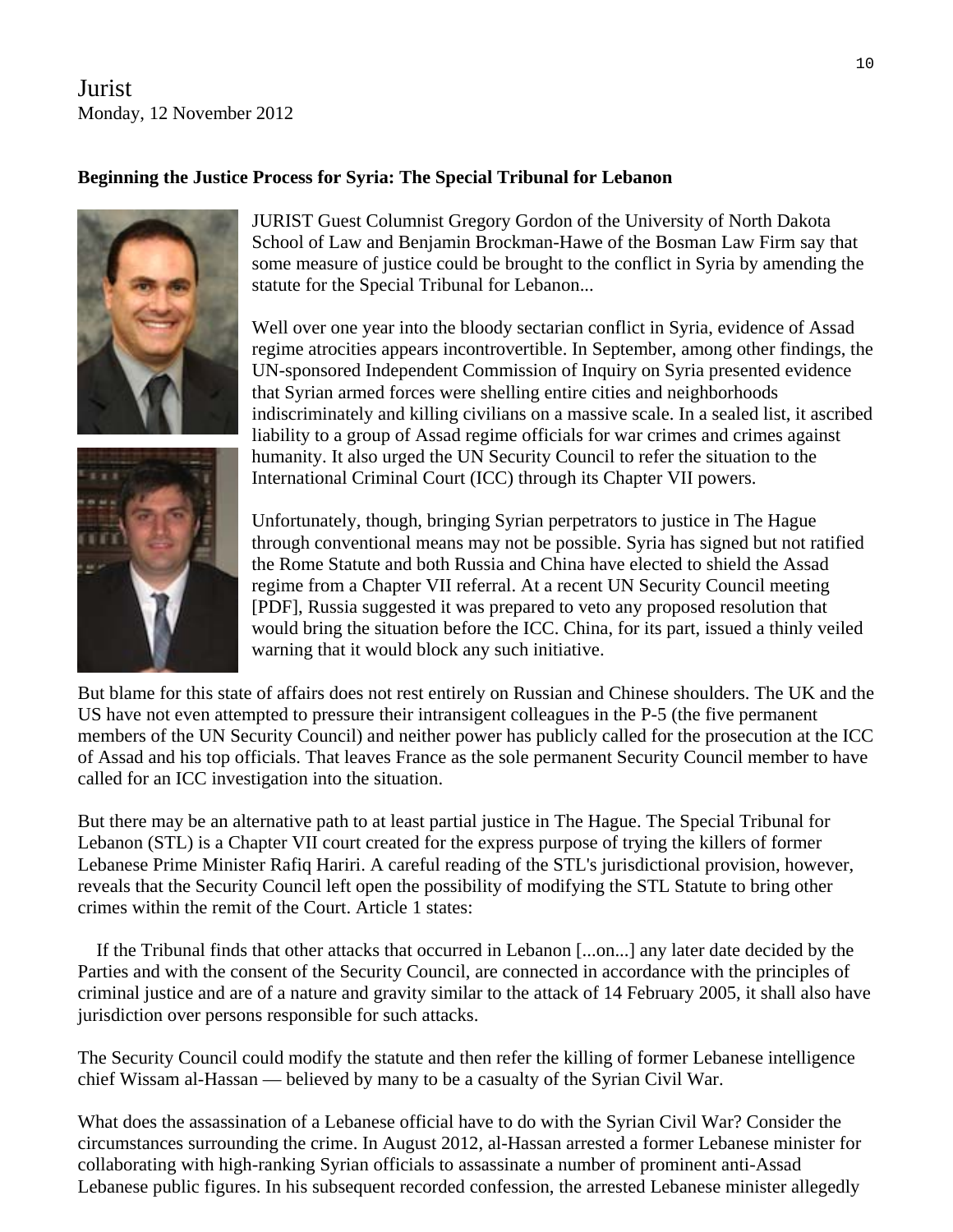stated that "[t]his is what Bashar (Assad) wants." Two months after this confession, al-Hassan was killed in a car-bomb explosion bearing a striking resemblance to other recent Syrian-attributed assassination plots targeting prominent anti-Assad Lebanese. Strong evidence suggests these attacks were carried out by Syria's domestic proxy, Hezbollah, four of whose members have already been indicted by the STL in connection with the Hariri case.

An STL referral may be the perfect vehicle to allay Russian and Chinese concerns about international meddling in Syria while bringing to justice persons linked to an important aspect of the Assad regime's criminality. While Russia and China are certain to nix a general referral of the Syrian situation to the ICC, sending the al-Hassan assassination to the STL may prove far more palatable to them. At the moment, there is no "smoking gun" that implicates Syria in the assassination. So sending the matter to the STL may seem relatively innocuous at this point. Potential Sino-Russian sympathy for such a move is already in evidence as both powers recently agreed to a UN press release that emphasized "the need to bring the perpetrators, organizers, financiers and sponsors of [the al-Hassan murder] to justice" and recalled "that terrorism in all its forms and manifestations constitutes one of the most serious threats to international peace and security."

And such a course of action might be advantageous for Russia and China on other grounds as well. In particular, an STL referral would allow the two P-5 powers to deflect some of the bad press they have received for shielding the Assad regime and present themselves as flexible global powers concerned about regional instability. Moreover, both Russia and China have struggled with armed separatist movements inside their own borders, and referring the case to the STL could be presented to their allies as consistent with their longstanding "anti-terrorism" policies.

Apart from side-stepping Sino-Russian obstruction, an STL referral could have other advantages too. In many ways an STL-led investigation — versus one at the ICC — is more likely to result in a successful prosecution. The recent situation in Libya might be instructive in this regard. In the absence of domestic cooperation, the ICC has struggled to obtain custody of indicted Libyan suspects Saif al-Islam Gaddafi and Abdullah al-Senussi. So their cases in The Hague may never proceed. A similar lack of cooperation from Syria and Lebanon can be anticipated in the al-Hassan case. In a worst-case scenario, the STL is at least authorized by Article 22 of its constitutive Chapter VII Resolution to try accused in absentia. While this may raise legitimate due process concerns — although attenuated since in most cases the accused can be re-tried in person if later apprehended — given current regional realities it may be the only way to shed light on the underbelly of the Assad regime in a court of law. And, like Rule 61 hearings at the ICTY (where, in cases of failure to execute arrest warrants, prosecutors present the indictment and supporting evidence in open court), in absentia trials could lead to other, more robust justice efforts. At the same time, given its familiarity with the regional power dynamics, major players and situation on the ground in the Hariri case, the STL is uniquely qualified and better prepared to lead an investigation into the murder of al-Hassan.

Moreover, sending the case to the STL may help placate Lebanon's Sunni population, which clashed in the streets with Assad sympathizers in the wake of al-Hassan's murder. While fears that the assassination would trigger a wave of sectarian violence have dimmed over the past two weeks, an STL referral would still yield important dividends by giving some sense of security to Lebanese concerned that Syria is attempting to reignite its long moribund civil war. Such a desideratum has likely motivated certain Lebanese politicians to call for the STL to be seized of the al-Hassan case. And invoking STL jurisdiction may provide the added bonus of helping deter additional assassination attempts going forward.

Sending the al-Hassan case to the STL can in no way substitute for the larger justice enterprise the Syrian situation warrants. And perhaps the risk of in absentia trials and resultant due process deficits outweigh the salutary effects of any such referral. But as evidence mounts of the Assad regime's bloody handiwork and the Syrian conflagration spreads to neighbor states, initiating an STL case may represent the best